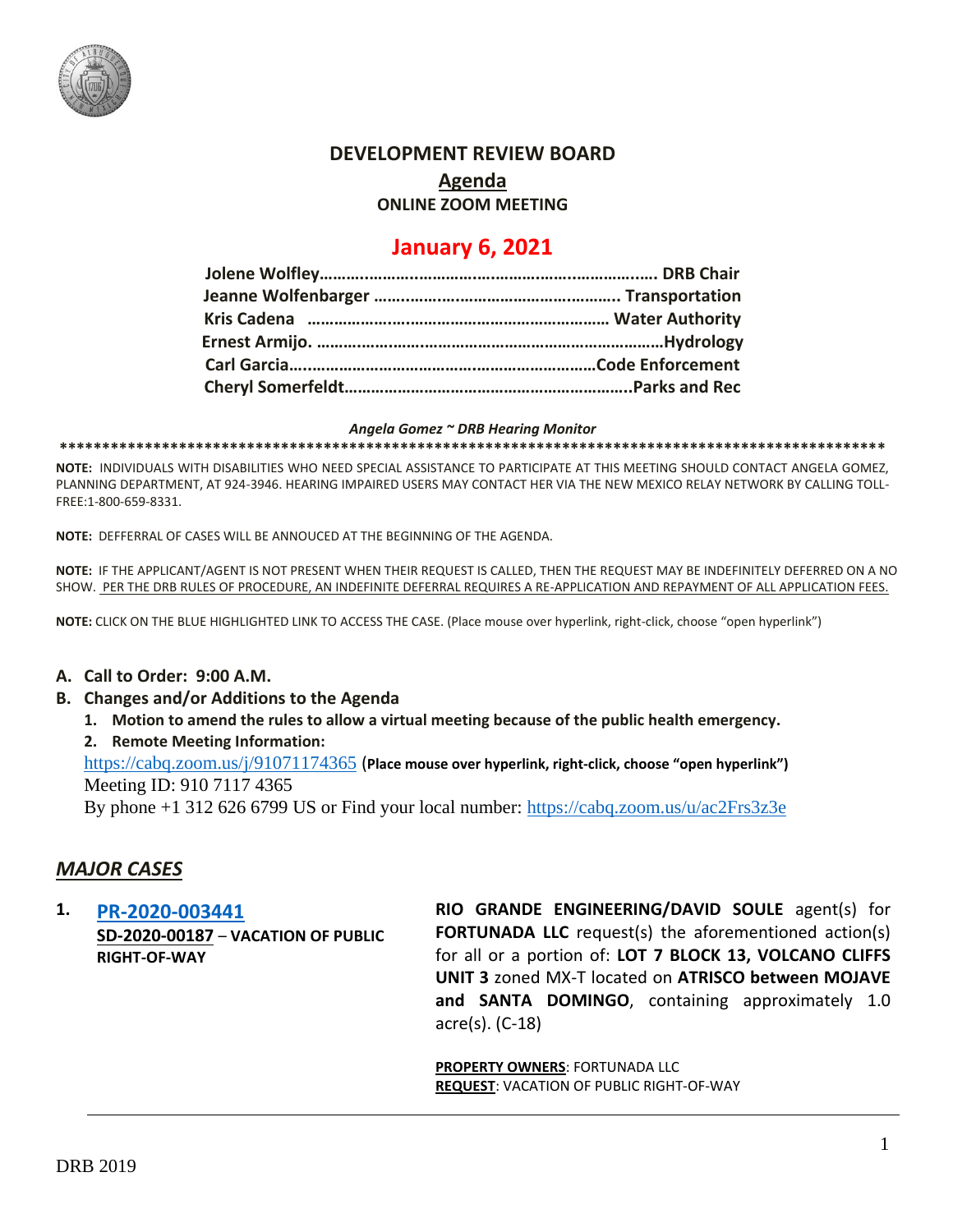| 2. | PR-2020-004457<br>SD-2020-00197 - VACATION OF RIGHT-<br><b>OF-WAY</b><br>(Sketch Plat 9/30/20)                                                                      | RIO GRANDE ENGINEERING agent(s) for BARBARA<br><b>MUELLER</b> request(s) the aforementioned action(s) for all<br>or a portion of: LOT 22, VOLCANO CLIFFS UNIT 6, zoned<br>R-A, located on QUIVIRA DR between VISTA VIEJA AVE<br>and RETABLO RD, containing approximately 6.0 acre(s).<br>(D-9) {Deferred from 12/2/20, 12/9/20]<br><b>PROPERTY OWNERS: BARBARA MUELLER</b><br><b>REQUEST: VACATION OF RIGHT OF WAY</b>                                                                                                                               |
|----|---------------------------------------------------------------------------------------------------------------------------------------------------------------------|------------------------------------------------------------------------------------------------------------------------------------------------------------------------------------------------------------------------------------------------------------------------------------------------------------------------------------------------------------------------------------------------------------------------------------------------------------------------------------------------------------------------------------------------------|
| 3. | PR-2020-004771<br>SD-2020-00211 - VACATION OF PUBLIC<br><b>RIGHT-OF-WAY</b>                                                                                         | CSI - CARTESIAN SURVEYS INC. agent(s) for HOMEWISE<br>request(s) the aforementioned action(s) for all or a portion<br>of: LOT 1 BLOCK 1, GUTIERREZ ADDITION zoned MX-L<br>located at 1407 4th ST SW between BELL AVE SW and<br><b>BARELAS RD SW, containing approximately 0.0068 acre(s).</b><br>$(L-14)$                                                                                                                                                                                                                                            |
|    |                                                                                                                                                                     | PROPERTY OWNERS: HOPE GLORIA CULLEY<br>REQUEST: VACATE PORTION OF BELL AVE TO THE NE CONER OF LOT 1<br><b>BLOCK 1, GUTIERREZ AVE</b>                                                                                                                                                                                                                                                                                                                                                                                                                 |
| 4. | PR-2020-004708<br>SI-2020-001411 - SITE PLAN                                                                                                                        | JESSICA LAWLIS, DEKKER/PERICH/SABATINI agent(s) for<br><b>BAIARDO,</b><br><b>EXECUTIVE</b><br><b>DIRECTOR</b><br><b>EXPLORE</b><br><b>JUSTIN</b><br>ACADEMY request(s) the aforementioned action(s) for all<br>or a portion of: 3-C REPLAT LOT 3 INTERSTATE INDUSTRIAL<br>TRACT UNIT II zoned NR-BP located at 6600 GULTON CT<br>NE, containing approximately 10.0 acre(s). (E-17)                                                                                                                                                                   |
|    |                                                                                                                                                                     | PROPERTY OWNERS: ARTEZ 6600 GULTON LLC<br>REQUEST: THE PHASED RENOVATION OF THE EXISTING FACILITY TO<br>ACCOMMODATE A SCHOOL, INCLUDING THE CONSTRUCTION OF A<br>NEW GYM TOTALING APPROX 17,000 SQ FT.                                                                                                                                                                                                                                                                                                                                               |
| 5. | Project # PR-2019-002571<br>SD-2020-00097 - VACATION OF PUBLIC<br><b>EASEMENT</b><br>SD-2020-00098 - VACATION OF PUBLIC<br><b>EASEMENT</b><br>(Sketch Plat 7/10/19) | <b>DENNIS LORENZ</b> agent(s) for PHILLIP PICKARD - DCLP<br><b>TRUST</b> request(s) the aforementioned action(s) for all or a<br>portion of: NORTHWEST CORNER, NEW MEXICO STATE<br>HIGHWAY DEPARTMENT, TRACT A UNIT A, NORTH<br>ALBUQUERQUE ACRES, zoned NR-LM, located at 7550 PAN<br>AMERICAN between SAN FRANCISCO NE and DEL REY AVE<br>NE, containing approximately 0.14 acre(s). (D-18)[Deferred<br>from 6/10/20, 6/24/20. 7/22/20, 9/23/20]<br>PROPERTY OWNERS: PHILLIP PICKARD<br>REQUEST: VACATION OF PUBLIC DRAINAGE AND UTILITY EASEMENTS |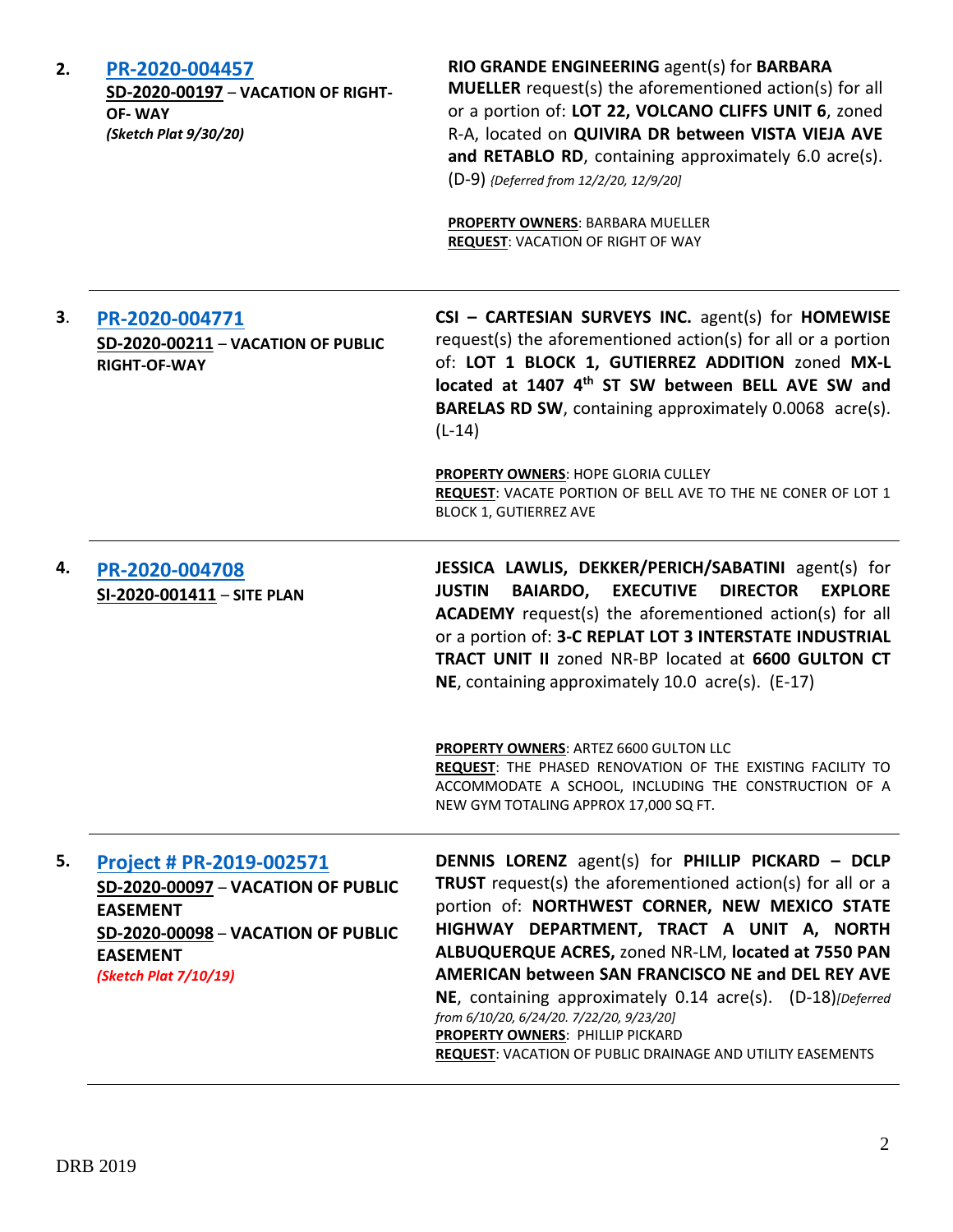## **6. [PR-2020-003661](http://data.cabq.gov/government/planning/DRB/PR-2020-003661/DRB%20Submittals/)**

**SD-2020-00209** – **PRELIMINARY PLAT**

**RON HENSLEY/THE GROUP** agent(s) for **CLEARBROOK INVESTMENTS, INC.** request(s) the aforementioned action(s) for all or a portion of **LOT 31, BLOCK 16, NORTH ALBUQUERQUE ACRES TRACT 1 UNIT 3** zoned R-1D, located at **8361 GLENDALE AV NE between BARSTOW and VENTURA**, containing approximately 0.8864 acre(s). (B-20)*[]Deferred from 12/16/20]*

**PROPERTY OWNERS**: HENRY SCOTT W & CLARK SCOTT B & PAMELA M **REQUEST**: REVIEW OF SUBDIVISION OF LOT INTO 2 LOTS

# **7. [PR-2019-002479](http://data.cabq.gov/government/planning/DRB/PR-2019-002479/DRB%20Submittals/)**

**SD-2020-00196**– **VACATION OF RIGHT-OF- WAY SD-2020-00195 - PRELIMINARY/FINAL PLAT**

**ARCH + PLAN LAND USE CONSULTANTS** agent(s) for **SMI ASSETS LLC** request(s) the aforementioned action(s) for all or a portion of: **TR B PLAT, TR C PLAT, AND TR D PLAT OF TRACTS B, C AND D FAIRVIEW PARK CEMETERY (BEING A REPLAT OF FAIRVIEW PARK CEMETERY) AND THE REMAINING NE'LY PORT OF TR IN THE NW 1/4, NW ¼ SEC 27T10N R3E,** zoned NR-SU located at **700 YALE BLVD SE & 621 COLUMBIA DR SE**, containing approximately 25.56 acre(s). (L-15 & L-16) *[Deferred from 12/2/20, 12/16/20]*

**PROPERTY OWNERS**: SMI ASSETS LLC **REQUEST**: LOT CONSOLIDATION

### *MINOR CASES*

**8. [PR-2018-001183](http://data.cabq.gov/government/planning/DRB/PR-2018-001183/DRB%20Submittals/PR-2018-001183__Jan_6_2021/Application/DRB%20EIIA%20TIERRA%20WEST%20PR-2018-001183%20SD-2020-00199%20signed%20copy.pdf)** (1004000) **SD-2020-00199 – EXTENSION OF INFRASTRUCTURE LIST**

**TIERRA WEST, LLC** agent(s) for **PARADISE HILLS HOLDING COMPANY** request(s) the aforementioned action(s) for all or a portion of: **TRACT A-1, ALBUQUERQUE WEST UNIT 2**  zoned NR-C, **located at 4570 PARADISE BLVD between PARADISE and PASEO DEL NORTE**, containing approximately 3.48 acre(s). (C-13)

**PROPERTY OWNERS**: PARADISE HILLS HOLDING COMPANY **REQUEST**: EXTENSION OF INFRASTRUCTURE LIST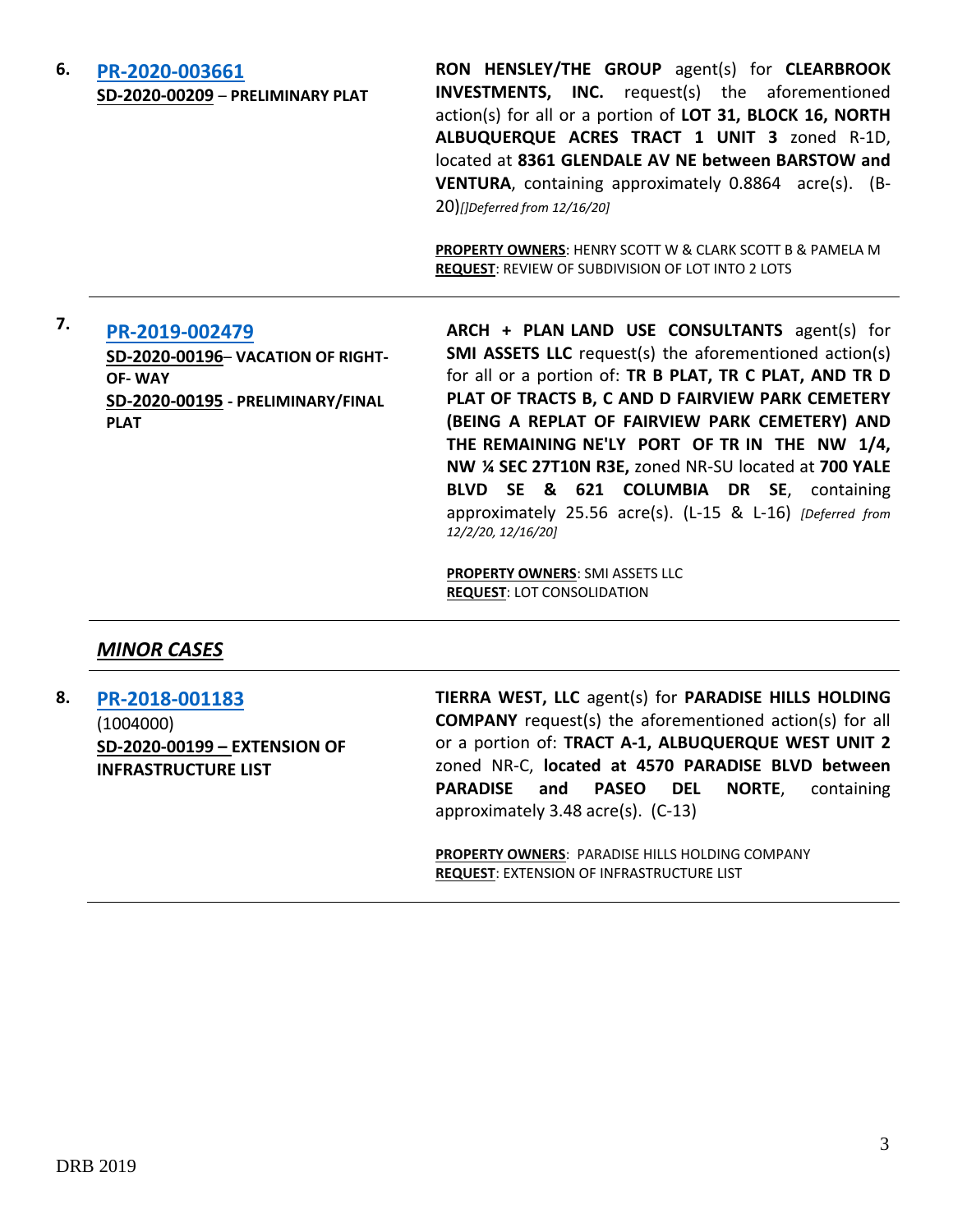| 9.  | PR-2019-002606<br>(1000899)<br>SD-2020-00221 - VACATION OF PRIVATE<br><b>EASEMENT</b>                                                       | ARCH + PLAN LAND USE CONSULTANTS agent(s) for MESA<br>VIEW UNITED METHODIST CHURCH request(s) the<br>aforementioned action(s) for all or a portion of: 27-A-1 &<br>27-A-2, TAYLOR RANCH zoned MX-L, located at 4701<br>MONTANO NW between MONTANO PLAZA DR and<br><b>TAYLOR RANCH DR, containing approximately 8.0 acre(s).</b><br>$(E-11)$<br>PROPERTY OWNERS: MESA VIEW UNITED METHODIST CHURCH                                                                                                                       |
|-----|---------------------------------------------------------------------------------------------------------------------------------------------|-------------------------------------------------------------------------------------------------------------------------------------------------------------------------------------------------------------------------------------------------------------------------------------------------------------------------------------------------------------------------------------------------------------------------------------------------------------------------------------------------------------------------|
| 10. | PR-2020-003657<br>(1008554)<br>SD-2020-00222 - PRELIMINARY/FINAL<br><b>PLAT</b>                                                             | <b>REQUEST: VACATION OF FLOATING DRAINAGE EASEMENT</b><br>ARCH + PLAN LAND USE CONSULTANTS agent(s) for<br>ANGELINA LUCERO<br>request(s) the aforementioned<br>action(s) for all or a portion of: A-1 & A-2, LANDS OF<br>MELAQUIADES CHAVEZ, zoned R-1C, located on LAURA CT<br>between CENTRAL AVE and CHURCHILL RD, containing<br>approximately 0.969 acre(s). (K-11)                                                                                                                                                 |
|     |                                                                                                                                             | PROPERTY OWNERS: ANGELINA LUCERO<br>REQUEST: LOT CONSOLIDATION - 2 LOTS INTO 1 LOT                                                                                                                                                                                                                                                                                                                                                                                                                                      |
| 11. | PR-2018-001566<br>SD-2020-00208 - PRELIMINARY/<br><b>FINAL PLAT</b><br>(Sketch Plat 4/22/20)                                                | ARCH + PLAN LAND USE CONSULTANTS agent(s)<br>for RUDOLPH RAMIREZ request(s) the aforementioned<br>action(s) for all or a portion of: LOTS 1 & 2, WINGER AND<br>MARTINEZ, zoned R-A, located at 2123 & 2127<br><b>CANDELARIA</b><br>between<br><b>DON</b><br><b>ISIDRO</b><br><b>LN</b><br>and<br>MANCHESTER DR, containing approximately 0.6209<br>acre(s). (G-13) [Deferred from 12/2/20, 12/9/20, 12/16/20]<br><b>PROPERTY OWNERS: RUDOLPH RAMIREZ</b><br><b>REQUEST: LOT LINE ADJUSTMENT BETWEEN 2 EXISTING LOTS</b> |
| 12. | PR-2020-004538<br>SD-2020-00219 - PRELIMINARY/FINAL<br>PLAT (Sketch Plat 10/14/20)<br>SD-2020-00224 - VACATION OF PUBLIC<br><b>EASEMENT</b> | CSI - CARTESIAN SURVEY'S INC. agent for YANKEE FANS<br>LLC request(s) the aforementioned action(s) for all or a<br>portion of: TRACT 1A and TRACT D, ATRISCO BUSINESS<br>PARK UNIT II AND MERIDIAN BUSINESS PARK II zoned<br>NR-BP, located at 7301 LOS VOLCANES RD NW between<br>GALLATIN PL NW and COORS BLVD NW, containing<br>approximately 26.21 acre(s). (J-10)[Deferred from 12/16/20]<br><b>PROPERTY OWNERS: YANKEE FANS LLC</b><br>REQUEST: TO SUBDIVIDE THE EXISTING PARCEL OF LAND INTO<br>THREE TRACTS      |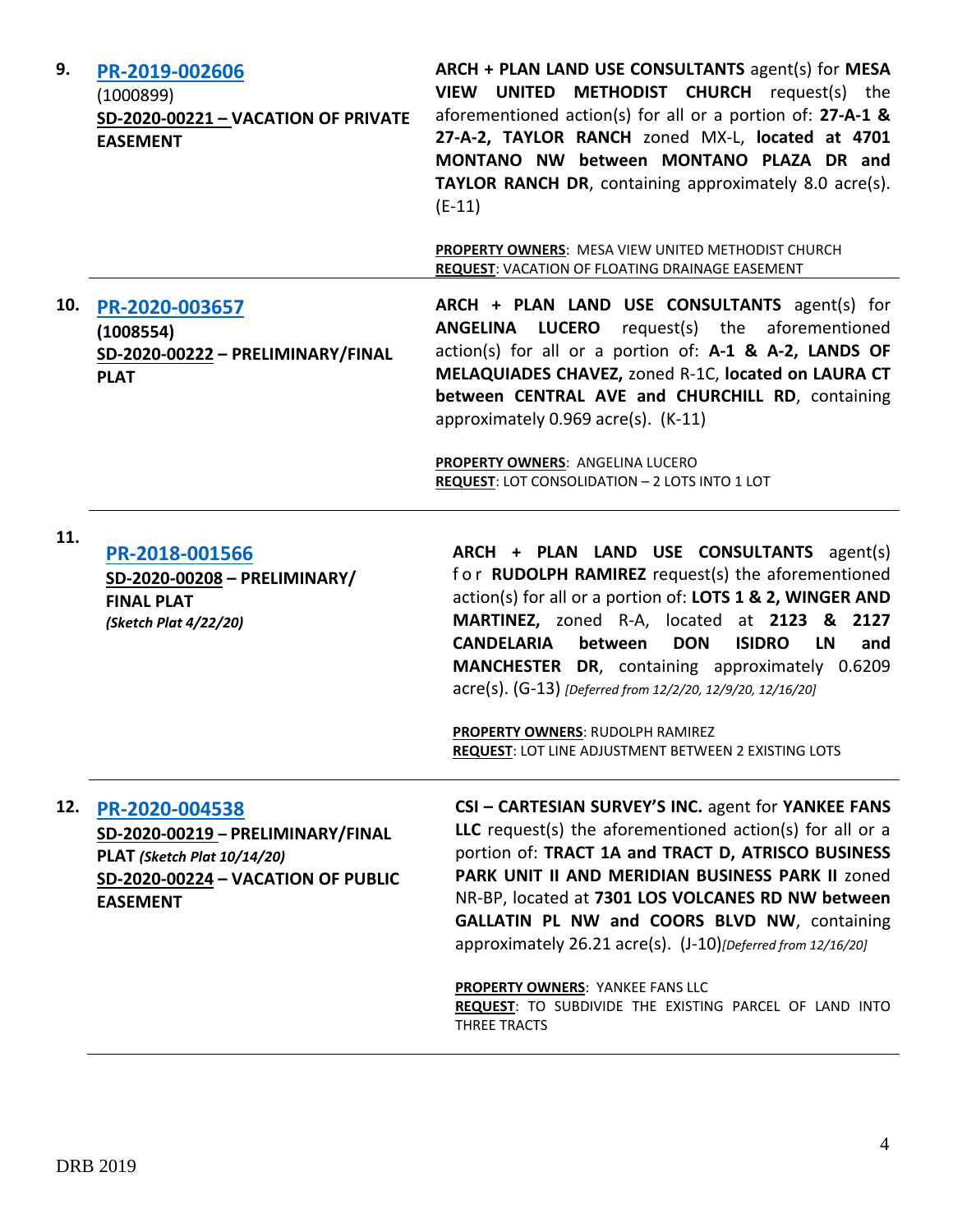| 13. | PR-2019-003030<br>SD-2020-00213 - PRELIMINARY/FINAL<br><b>PLAT</b> | <b>INVESTMENTS, LLC</b><br><b>SUPREME</b><br>request(s)<br>the<br>aforementioned action(s) for all or a portion of: TRACT<br>B1, LAND OF MEL SANCHEZ & LATH & PLASTER SUPPLY<br>zoned NR-LM, located at 5300 2 <sup>ND</sup> ST between<br>MONTANO and GRIEGOS, containing approximately 5.45<br>acre(s). (F-15){Deferred from 12/16/20]<br>PROPERTY OWNERS: CITY CHURCH OF ALBUQUERQUE INC<br>REQUEST: TO SUBDIVIDE THE EXISTING PARCEL OF LAND INTO<br>THREE TRACTS |
|-----|--------------------------------------------------------------------|-----------------------------------------------------------------------------------------------------------------------------------------------------------------------------------------------------------------------------------------------------------------------------------------------------------------------------------------------------------------------------------------------------------------------------------------------------------------------|
| 14. | PR-2019-002765<br>SD-2020-00218 - PRELIMINARY/FINAL<br><b>PLAT</b> | <b>SHAMROCK</b> request(s) the aforementioned<br><b>RED</b><br>action(s) for all or a portion of: LOTS 8A, 8B, 9A, 9B, 9C,<br>zoned NR-C, located on ST. JOSEPHS DR NW between<br>ATRISCO DR NW and COORD BLVD NW, containing<br>approximately 14.5 acre(s). (G-11)(Deferred from 12/16/20]<br><b>PROPERTY OWNERS: RED SHAMROCK</b><br>REQUEST: SUBDIVIDE 2 EXISTING LOTS INTO 5 LOTS                                                                                 |
|     | SKETCH PLAT                                                        |                                                                                                                                                                                                                                                                                                                                                                                                                                                                       |
| 15. | PR-2019-001982<br>(1003010)<br>PS-2020-00135 - SKETCH PLAT         | ARCH + PLAN LAND USE CONSULTANTS agent(s) for<br>ALBUQUERQUE LITTLE THEATRE INC. request(s) the<br>aforementioned action(s) for all or a portion of: B-1-A,<br>LANDS OF ALBUQUERQUE LITTLE THEATRE, zoned MX-M,<br>located at 224 SAN PASQUALE SW between CENTRAL AVE<br>and CHACOMA PL, containing approximately 2.29 acre(s).<br>$(J-13)$                                                                                                                           |
|     |                                                                    | PROPERTY OWNERS: ALBUQUERQUE LITTLE THEATER INC<br>REQUEST: REPLAT 1 LOT INTO 1 LOT AND VACATE PUBLIC UTILITY<br><b>EASEMENT</b>                                                                                                                                                                                                                                                                                                                                      |
| 16. | PR-2018-001398<br>PS-2020-00136 - SKETCH PLAT                      | JAG PLANNING & ZONING LLC agent(s) for DARRYL<br><b>CHITWOOD/ECO-GREEN</b><br><b>BUILDING</b><br>request(s)<br>the<br>aforementioned action(s) for all or a portion of: TRACT B,<br>LANDS OF ELLA G. ROSSITER, zoned PD, located at 704<br>GRIEGOS RD NW between $7TH$ ST NW and $9TH$ ST NW,<br>containing approximately .77 acre(s). (F-14)                                                                                                                         |
|     |                                                                    | <b>PROPERTY OWNERS: CHITWOOD DARRYL D &amp; WEIL MARITA</b><br>REQUEST: CREATE 5 LOTS FROM ONE EXISTING LOT                                                                                                                                                                                                                                                                                                                                                           |